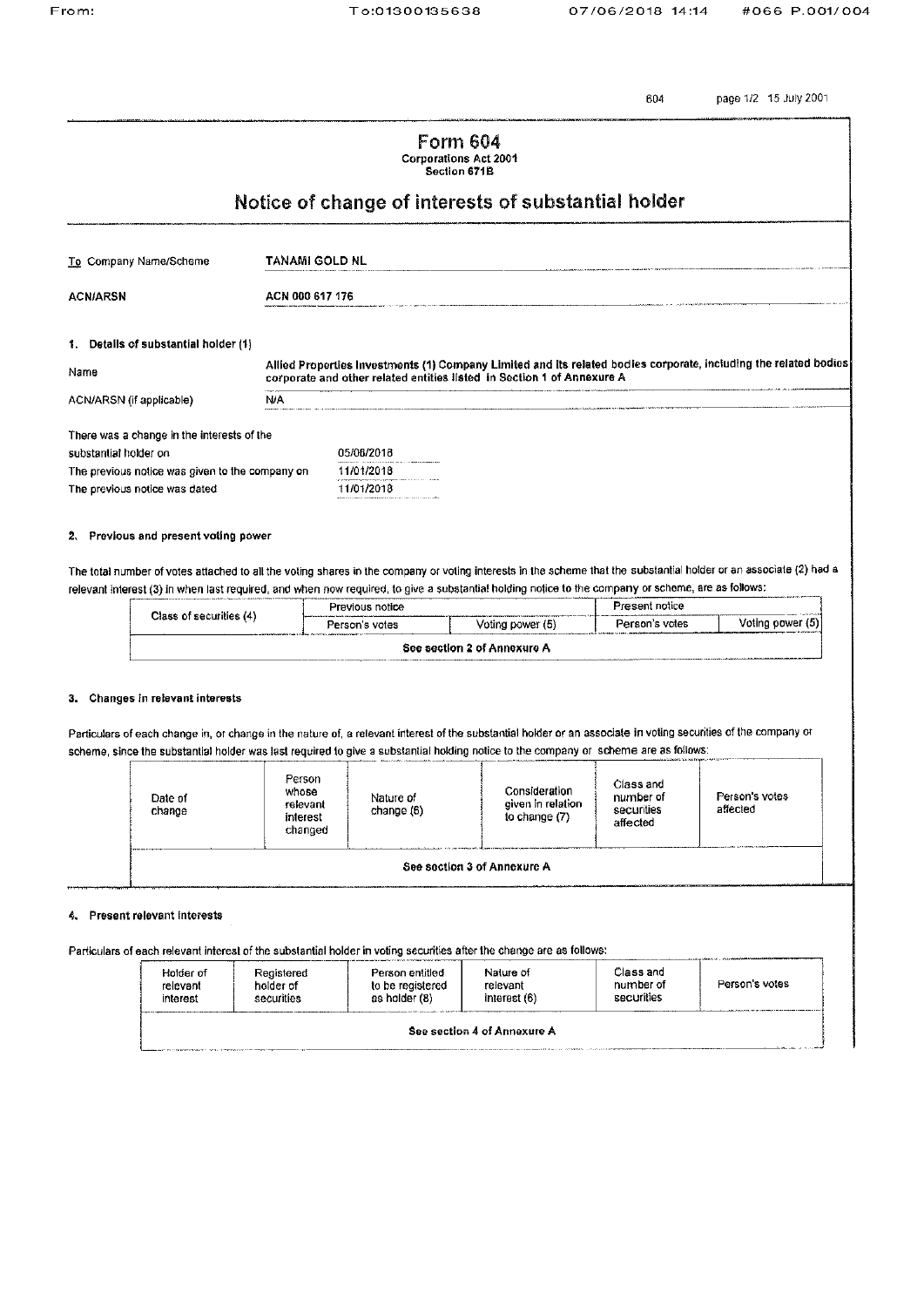604

page 2/2

15 July 2001

## 5. Changes in association

The persons who have become associates (2) of, ceased to be associates of, or have changed the nature of their association (9) with, the substantial holder in relation to voting interests in the company or scheme are as follows:

| Name and ACN/ARSN                     |                                                                                                                                   |
|---------------------------------------|-----------------------------------------------------------------------------------------------------------------------------------|
| (if applicable)                       |                                                                                                                                   |
| <b>Barnet Address Address Address</b> | Nature of association                                                                                                             |
| Not applicable                        | Not applicable<br>the contract of the contract of the contract of the contract of the contract of the contract of the contract of |

## 6. Addresses

The addresses of persons named in this form are as follows:

|     |                  | Name                                                                                                |                      | Address                                          |                                                                                                                                      |                                                                                                                                                                                                                                                                                                                                                                                                                                                                                    |  |
|-----|------------------|-----------------------------------------------------------------------------------------------------|----------------------|--------------------------------------------------|--------------------------------------------------------------------------------------------------------------------------------------|------------------------------------------------------------------------------------------------------------------------------------------------------------------------------------------------------------------------------------------------------------------------------------------------------------------------------------------------------------------------------------------------------------------------------------------------------------------------------------|--|
|     |                  |                                                                                                     |                      |                                                  | See section 6 of Annexure A                                                                                                          |                                                                                                                                                                                                                                                                                                                                                                                                                                                                                    |  |
|     | <b>Signature</b> |                                                                                                     | For and on behalf of | ALLED PROPERTIES INVESTMENTS (1) COMPANY LIMITED |                                                                                                                                      |                                                                                                                                                                                                                                                                                                                                                                                                                                                                                    |  |
|     |                  |                                                                                                     |                      |                                                  |                                                                                                                                      |                                                                                                                                                                                                                                                                                                                                                                                                                                                                                    |  |
|     |                  |                                                                                                     | Add & Ball Famous    | Authorised Signature(s)                          |                                                                                                                                      |                                                                                                                                                                                                                                                                                                                                                                                                                                                                                    |  |
|     |                  | print name                                                                                          | Mark Wong Tai Chun   |                                                  | capacity                                                                                                                             | Director                                                                                                                                                                                                                                                                                                                                                                                                                                                                           |  |
|     |                  | sign here                                                                                           |                      |                                                  | date                                                                                                                                 | 06/06/2018                                                                                                                                                                                                                                                                                                                                                                                                                                                                         |  |
|     |                  |                                                                                                     |                      |                                                  |                                                                                                                                      |                                                                                                                                                                                                                                                                                                                                                                                                                                                                                    |  |
|     |                  |                                                                                                     |                      | <b>DIRECTIONS</b>                                |                                                                                                                                      |                                                                                                                                                                                                                                                                                                                                                                                                                                                                                    |  |
| (1) |                  | is clearly set out in paragraph 6 of the form.                                                      |                      |                                                  |                                                                                                                                      | If there are a number of substantial holders with similar or related relevant interests (eg. a corporation and its related corporations, or the manager and<br>trustee of an equity trust), the names could be included in an annexure to the form. If the relevant interests of a group of persons are essentially similar,<br>they may be referred to throughout the form as a specifically named group if the membership of each group, with the names and addresses of members |  |
| (2) |                  | See the definition of "associate" in section 9 of the Corporations Act 2001.                        |                      |                                                  |                                                                                                                                      |                                                                                                                                                                                                                                                                                                                                                                                                                                                                                    |  |
| (3) |                  | See the definition of "relevant interest" in sections 608 and 671B(7) of the Corporations Act 2001. |                      |                                                  |                                                                                                                                      |                                                                                                                                                                                                                                                                                                                                                                                                                                                                                    |  |
| (4) |                  | The voting shares of a company constitute one class unless divided into separate classes.           |                      |                                                  |                                                                                                                                      |                                                                                                                                                                                                                                                                                                                                                                                                                                                                                    |  |
| (5) |                  | The person's votes divided by the total votes in the body corporate or scheme multiplied by 100.    |                      |                                                  |                                                                                                                                      |                                                                                                                                                                                                                                                                                                                                                                                                                                                                                    |  |
| (6) |                  | Include details of:                                                                                 |                      |                                                  |                                                                                                                                      |                                                                                                                                                                                                                                                                                                                                                                                                                                                                                    |  |
|     | (a)              |                                                                                                     |                      |                                                  |                                                                                                                                      | any relevant agreement or other circumstances because of which the change in relevant interest occurred. If subsection 671B(4) applies, a copy<br>of any document setting out the terms of any relevant agreement, and a statement by the person giving full and accurate details of any contract,<br>scheme or arrangement, must accompany this form, together with a written statement certifying this contract, scheme or arrangement; and                                      |  |
|     | (b)              |                                                                                                     |                      |                                                  | securities to which the relevant interest relates (indicating clearly the particular securities to which the qualification applies). | any qualification of the power of a person to exercise, control the exercise of, or influence the exercise of, the voting powers or disposal of the                                                                                                                                                                                                                                                                                                                                |  |
|     |                  | See the definition of "relevant agreement" in section 9 of the Corporations Act 2001.               |                      |                                                  |                                                                                                                                      |                                                                                                                                                                                                                                                                                                                                                                                                                                                                                    |  |
| (7) |                  | are not paid directly to the person from whom the relevant interest was acquired.                   |                      |                                                  |                                                                                                                                      | Details of the consideration must include any and all benefits, money and other, that any person from whom a relevant interest was acquired has, or may<br>become entitled to receive in relation to that acquisition. Details must be included even if the benefit is conditional on the happening or not of a<br>contingency. Details must be included on any benefit paid on behalf of the substantial holder or its associate in relation to the acquisitions, even if they    |  |
|     |                  |                                                                                                     |                      |                                                  |                                                                                                                                      |                                                                                                                                                                                                                                                                                                                                                                                                                                                                                    |  |

 $(8)$ If the substantial holder is unable to determine the identity of the person (eg. if the relevant interest arises because of an option) write "unknown".

 $(9)$ Give details, if appropriate, of the present association and any change in that association since the last substantial holding notice.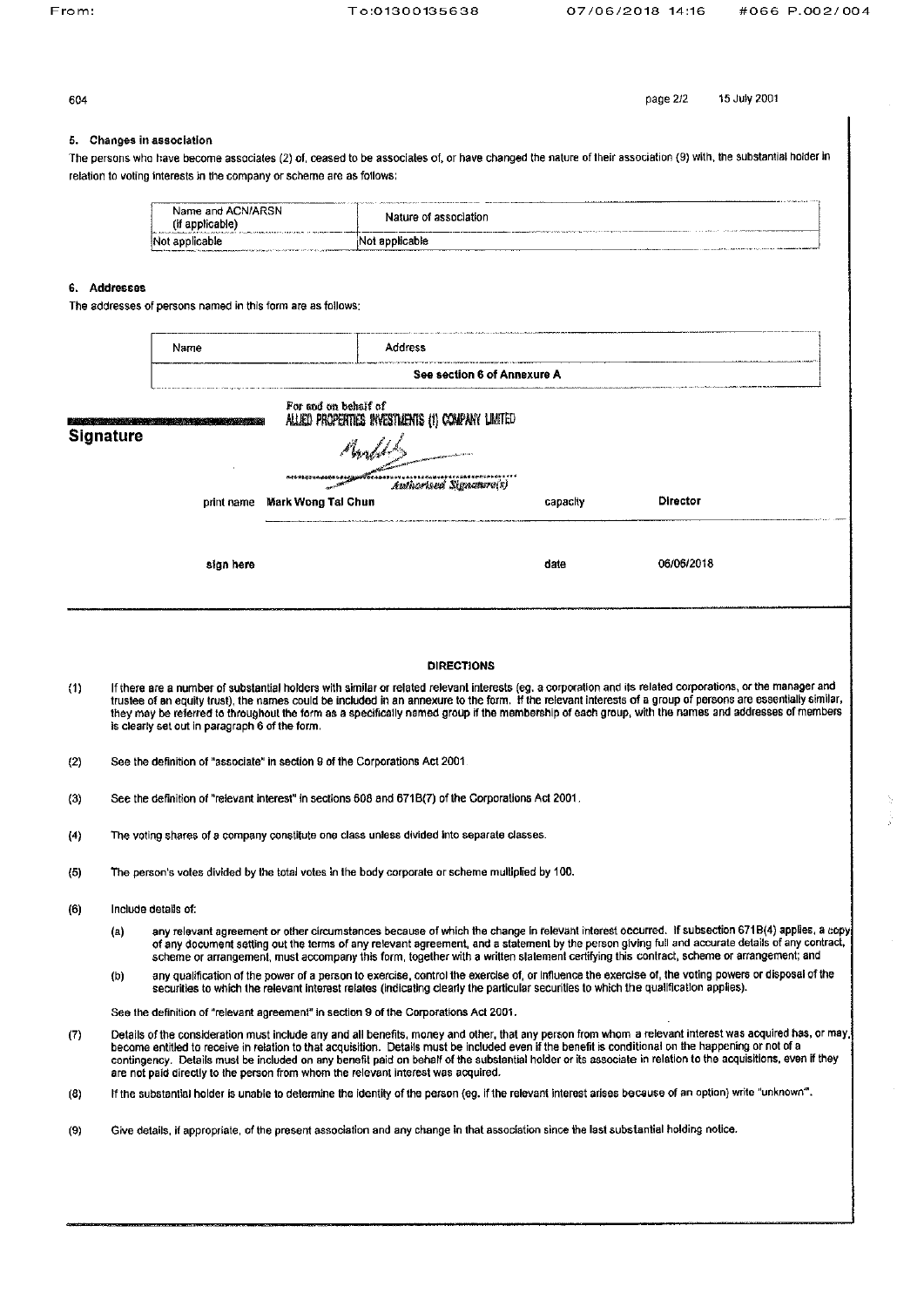# Annexure "A"

## **Form 604** Notice of Change of Interests of Substantial Holder

## Tanami Gold NL ACN 000 617 176

This Annexure "A" of 2 pages referred to in the Form 604 (Notice of Change of Interests of Substantial Holder), signed by me and dated 6<sup>th</sup> June 2018.

For and on behalf of ALUED PROPERTIES INVESTMENTS (1) COMPANY LIMITED

 $\mathcal{A}$  . A

Authorized Signature(s)

Signed: Mark Wong Tai Chun

#### $\ddagger$ . Details of substantial holder

Substantial holder ('Allied Group')

Allied Properties Investments (1) Company Limited ("APICL") (being a wholly owned subsidiary of APOL)

Allied Properties Overseas Limited ("APOL") (being a wholly-owned subsidiary of APL)

Allied Properties (H.K.) Limited ("APL") (being a subsidiary of AGL)

Allied Group Limited ("AGL") (being a subsidiary of Lee and Lee Trust)

Lee and Lee Trust (trustees: Lee Seng Hui, Lee Su Hwei and Lee Seng Huang)

#### $2.$ Previous and present voting power

| Class of securities (4) Previous notices |             |                                                          | Present notice |                                                          |
|------------------------------------------|-------------|----------------------------------------------------------|----------------|----------------------------------------------------------|
|                                          |             | Person's votes   Voting power (5)                        |                | Ferson's votes $\setminus$ Voting power (5)              |
| Fully paid ordinary shares<br>(Shares)   | 447,612,786 | 38.09%<br>(based on<br>1,175,097,046<br>Shares on issue) | 447,612,786    | 38.09%<br>(based on<br>1,175,097,046<br>Shares on issue) |

#### $3.$ **Changes in relevant interest**

| <b>Date of</b><br>change. | Person<br>whose.<br>relevant.<br>interest.<br>changed <sup>®</sup> | Nature of change (6).                                                                                                                                                                                                                                                                                                                         | Consideration<br><b>QIVEN IN SAC</b><br>relation to<br>change $(7)$ | Class and<br>number of a<br>securities<br>affected | Person's<br><b>Wotes</b><br>affected - |
|---------------------------|--------------------------------------------------------------------|-----------------------------------------------------------------------------------------------------------------------------------------------------------------------------------------------------------------------------------------------------------------------------------------------------------------------------------------------|---------------------------------------------------------------------|----------------------------------------------------|----------------------------------------|
| 05/06/2018                | <b>Allied</b><br>Group                                             | Pursuant to a share sale<br>agreement dated 2 February<br>2018, Allied Properties<br>Resources Limited has<br>transferred its 447.612.786<br><b>Shares to APAC Resources</b><br>Mining Limited. However, Allied<br>Group continues to have a<br>relevant interest in the Shares<br>pursuant to section 608(3)<br>Corporations Act 2001 (Cth). | A\$20,142.575                                                       | 447,612,786<br><b>Shares</b>                       | 447,612,786                            |